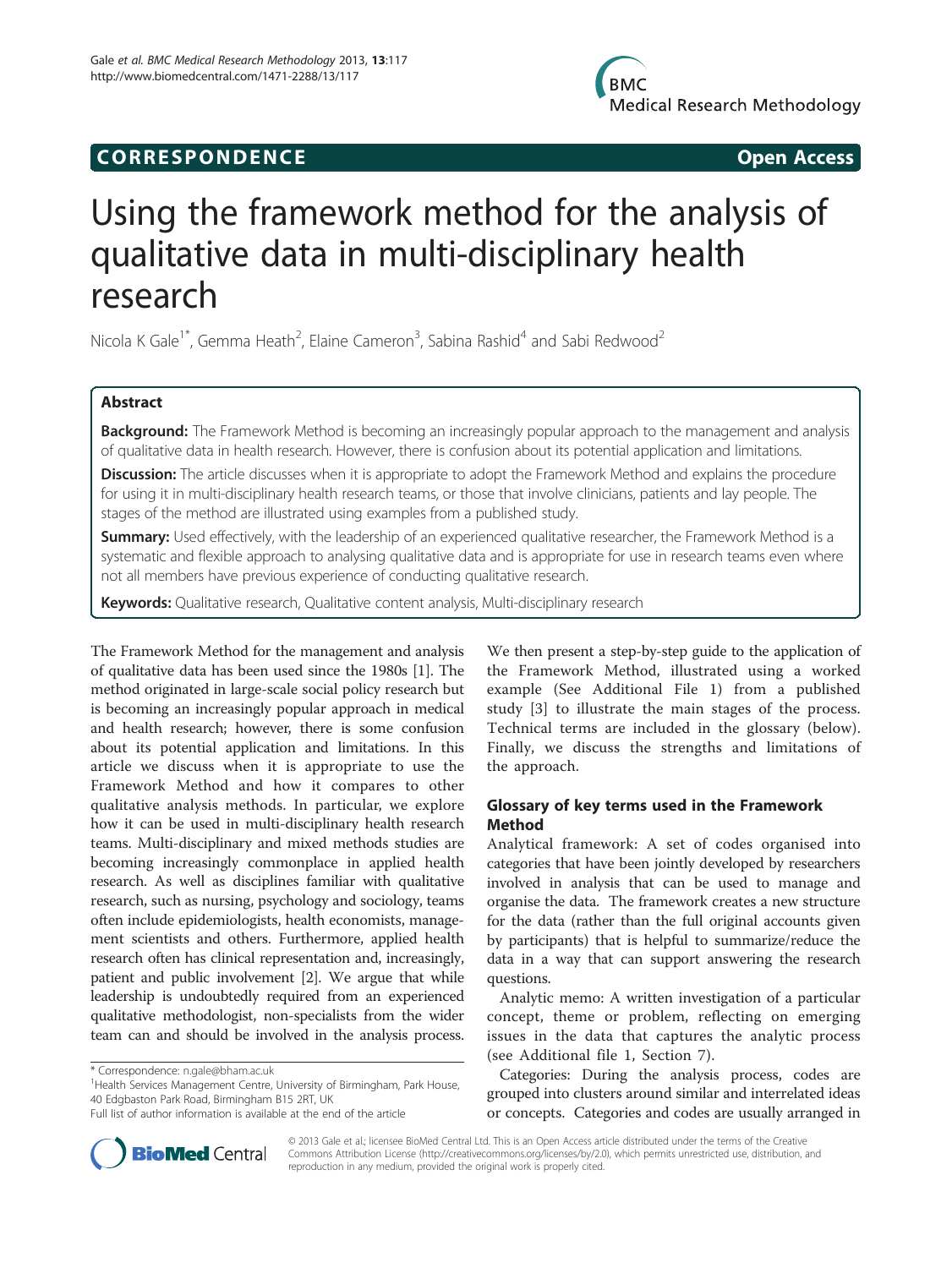a tree diagram structure in the analytical framework. While categories are closely and explicitly linked to the raw data, developing categories is a way to start the process of abstraction of the data (i.e. towards the general rather than the specific or anecdotal).

Charting: Entering summarized data into the Framework Method matrix (see Additional File [1,](#page-6-0) Section [6](#page-4-0)).

Code: A descriptive or conceptual label that is assigned to excerpts of raw data in a process called 'coding' (see Additional File [1,](#page-6-0) Section [3](#page-3-0)).

Data: Qualitative data usually needs to be in textual form before analysis. These texts can either be elicited texts (written specifically for the research, such as food diaries), or extant texts (pre-existing texts, such as meeting minutes, policy documents or weblogs), or can be produced by transcribing interview or focus group data, or creating 'field' notes while conducting participant-observation or observing objects or social situations.

Indexing: The systematic application of codes from the agreed analytical framework to the whole dataset (see Additional File [1,](#page-6-0) Section [5](#page-4-0)).

Matrix: A spreadsheet contains numerous cells into which summarized data are entered by codes (columns) and cases (rows) (see Additional File [1](#page-6-0), Section [6\)](#page-4-0).

Themes: Interpretive concepts or propositions that describe or explain aspects of the data, which are the final output of the analysis of the whole dataset. Themes are articulated and developed by interrogating data categories through comparison between and within cases. Usually a number of categories would fall under each theme or sub-theme [[3\]](#page-6-0).

Transcript: A written verbatim (word-for-word) account of a verbal interaction, such as an interview or conversation.

## Background

The Framework Method sits within a broad family of analysis methods often termed thematic analysis or qualitative content analysis. These approaches identify commonalities and differences in qualitative data, before focusing on relationships between different parts of the data, thereby seeking to draw descriptive and/or explanatory conclusions clustered around themes. The Framework Method was developed by researchers, Jane Ritchie and Liz Spencer, from the Qualitative Research Unit at the National Centre for Social Research in the United Kingdom in the late 1980s for use in large-scale policy research [\[1\]](#page-6-0). It is now used widely in other areas, including health research [[3](#page-6-0)-[12](#page-6-0)]. Its defining feature is the matrix output: rows (cases), columns (codes) and 'cells' of summarised data, providing a structure into which the researcher can systematically reduce the data, in order to analyse it by case and by code [\[1](#page-6-0)]. Most often a 'case' is an individual interviewee, but this can be adapted to other units of analysis, such as predefined

groups or organisations. While in-depth analyses of key themes can take place across the whole data set, the views of each research participant remain connected to other aspects of their account within the matrix so that the context of the individual's views is not lost. Comparing and contrasting data is vital to qualitative analysis and the ability to compare with ease data across cases as well as within individual cases is built into the structure and process of the Framework Method.

The Framework Method provides clear steps to follow and produces highly structured outputs of summarised data. It is therefore useful where multiple researchers are working on a project, particularly in multi-disciplinary research teams were not all members have experience of qualitative data analysis, and for managing large data sets where obtaining a holistic, descriptive overview of the entire data set is desirable. However, caution is recommended before selecting the method as it is not a suitable tool for analysing all types of qualitative data or for answering all qualitative research questions, nor is it an 'easy' version of qualitative research for quantitative researchers. Importantly, the Framework Method cannot accommodate highly heterogeneous data, i.e. data must cover similar topics or key issues so that it is possible to categorize it. Individual interviewees may, of course, have very different views or experiences in relation to each topic, which can then be compared and contrasted. The Framework Method is most commonly used for the thematic analysis of semi-structured interview transcripts, which is what we focus on in this article, although it could, in principle, be adapted for other types of textual data [[13](#page-6-0)], including documents, such as meeting minutes or diaries [\[12](#page-6-0)], or field notes from observations [\[10\]](#page-6-0).

For quantitative researchers working with qualitative colleagues or when exploring qualitative research for the first time, the nature of the Framework Method is seductive because its methodical processes and 'spreadsheet' approach seem more closely aligned to the quantitative paradigm [\[14\]](#page-6-0). Although the Framework Method is a highly systematic method of categorizing and organizing what may seem like unwieldy qualitative data, it is not a panacea for problematic issues commonly associated with qualitative data analysis such as how to make analytic choices and make interpretive strategies visible and auditable. Qualitative research skills are required to appropriately interpret the matrix, and facilitate the generation of descriptions, categories, explanations and typologies. Moreover, reflexivity, rigour and quality are issues that are requisite in the Framework Method just as they are in other qualitative methods. It is therefore essential that studies using the Framework Method for analysis are overseen by an experienced qualitative researcher, though this does not preclude those new to qualitative research from contributing to the analysis as part of a wider research team.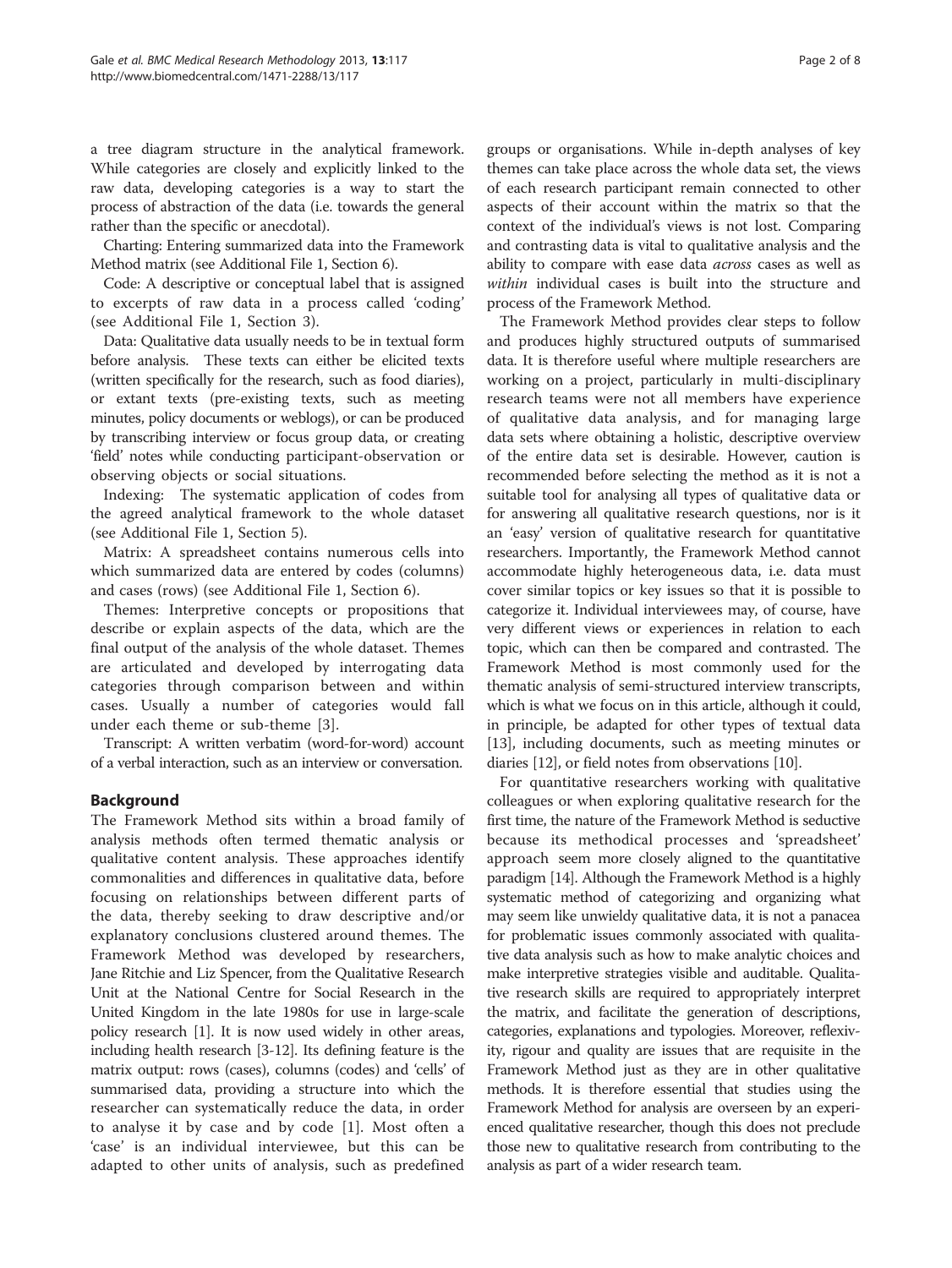There are a number of approaches to qualitative data analysis, including those that pay close attention to language and how it is being used in social interaction such as discourse analysis [\[15\]](#page-6-0) and ethnomethodology [\[16](#page-6-0)]; those that are concerned with experience, meaning and language such as phenomenology [\[17,18\]](#page-6-0) and narrative methods [\[19](#page-6-0)]; and those that seek to develop theory derived from data through a set of procedures and interconnected stages such as Grounded Theory [\[20,21](#page-6-0)]. Many of these approaches are associated with specific disciplines and are underpinned by philosophical ideas which shape the process of analysis [\[22](#page-6-0)]. The Framework Method, however, is not aligned with a particular epistemological, philosophical, or theoretical approach. Rather it is a flexible tool that can be adapted for use with many qualitative approaches that aim to generate themes.

The development of themes is a common feature of qualitative data analysis, involving the systematic search for patterns to generate full descriptions capable of shedding light on the phenomenon under investigation. In particular, many qualitative approaches use the 'constant comparative method', developed as part of Grounded Theory, which involves making systematic comparisons across cases to refine each theme [[21,23\]](#page-6-0). Unlike Grounded Theory, the Framework Method is not necessarily concerned with generating social theory, but can greatly facilitate constant comparative techniques through the review of data across the matrix.

Perhaps because the Framework Method is so obviously systematic, it has often, as other commentators have noted, been conflated with a deductive approach to qualitative analysis [\[13,14\]](#page-6-0). However, the tool itself has no allegiance to either inductive or deductive thematic analysis; where the research sits along this inductive-deductive continuum depends on the research question. A question such as, 'Can patients give an accurate biomedical account of the onset of their cardiovascular disease?' is essentially a yes/no question (although it may be nuanced by the extent of their account or by appropriate use of terminology) and so requires a deductive approach to both data collection and analysis (e.g. structured or semi-structured interviews and directed qualitative content analysis [\[24](#page-6-0)]). Similarly, a deductive approach may be taken if basing analysis on a pre-existing theory, such as behaviour change theories, for example in the case of a research question such as 'How does the Theory of Planned Behaviour help explain GP prescribing?' [\[11\]](#page-6-0). However, a research question such as, 'How do people construct accounts of the onset of their cardiovascular disease?' would require a more inductive approach that allows for the unexpected, and permits more socially-located responses [[25](#page-6-0)] from interviewees that may include matters of cultural beliefs, habits of food preparation, concepts of 'fate', or links to other important events in their lives, such as grief, which cannot be predicted by

the researcher in advance (e.g. an interviewee-led open ended interview and grounded theory [\[20\]](#page-6-0)). In all these cases, it may be appropriate to use the Framework Method to manage the data. The difference would become apparent in how themes are selected: in the deductive approach, themes and codes are pre-selected based on previous literature, previous theories or the specifics of the research question; whereas in the inductive approach, themes are generated from the data though open (unrestricted) coding, followed by refinement of themes. In many cases, a combined approach is appropriate when the project has some specific issues to explore, but also aims to leave space to discover other unexpected aspects of the participants' experience or the way they assign meaning to phenomena. In sum, the Framework Method can be adapted for use with deductive, inductive, or combined types of qualitative analysis. However, there are some research questions where analysing data by case and theme is not appropriate and so the Framework Method should be avoided. For instance, depending on the research question, life history data might be better analysed using narrative analysis [\[19\]](#page-6-0); recorded consultations between patients and their healthcare practitioners using conversation analysis [\[26](#page-6-0)]; and documentary data, such as resources for pregnant women, using discourse analysis [\[27](#page-6-0)].

It is not within the scope of this paper to consider study design or data collection in any depth, but before moving on to describe the Framework Method analysis process, it is worth taking a step back to consider briefly what needs to happen before analysis begins. The selection of analysis method should have been considered at the proposal stage of the research and should fit with the research questions and overall aims of the study. Many qualitative studies, particularly ones using inductive analysis, are emergent in nature; this can be a challenge and the researchers can only provide an "imaginative rehearsal" of what is to come [[28](#page-6-0)]. In mixed methods studies, the role of the qualitative component within the wider goals of the project must also be considered. In the data collection stage, resources must be allocated for properly trained researchers to conduct the qualitative interviewing because it is a highly skilled activity. In some cases, a research team may decide that they would like to use lay people, patients or peers to do the interviews [\[29-32\]](#page-6-0) and in this case they must be properly trained and mentored which requires time and resources. At this early stage it is also useful to consider whether the team will use Computer Assisted Qualitative Data Analysis Software (CAQDAS), which can assist with data management and analysis.

As any form of qualitative or quantitative analysis is not a purely technical process, but influenced by the characteristics of the researchers and their disciplinary paradigms, critical reflection throughout the research process is paramount, including in the design of the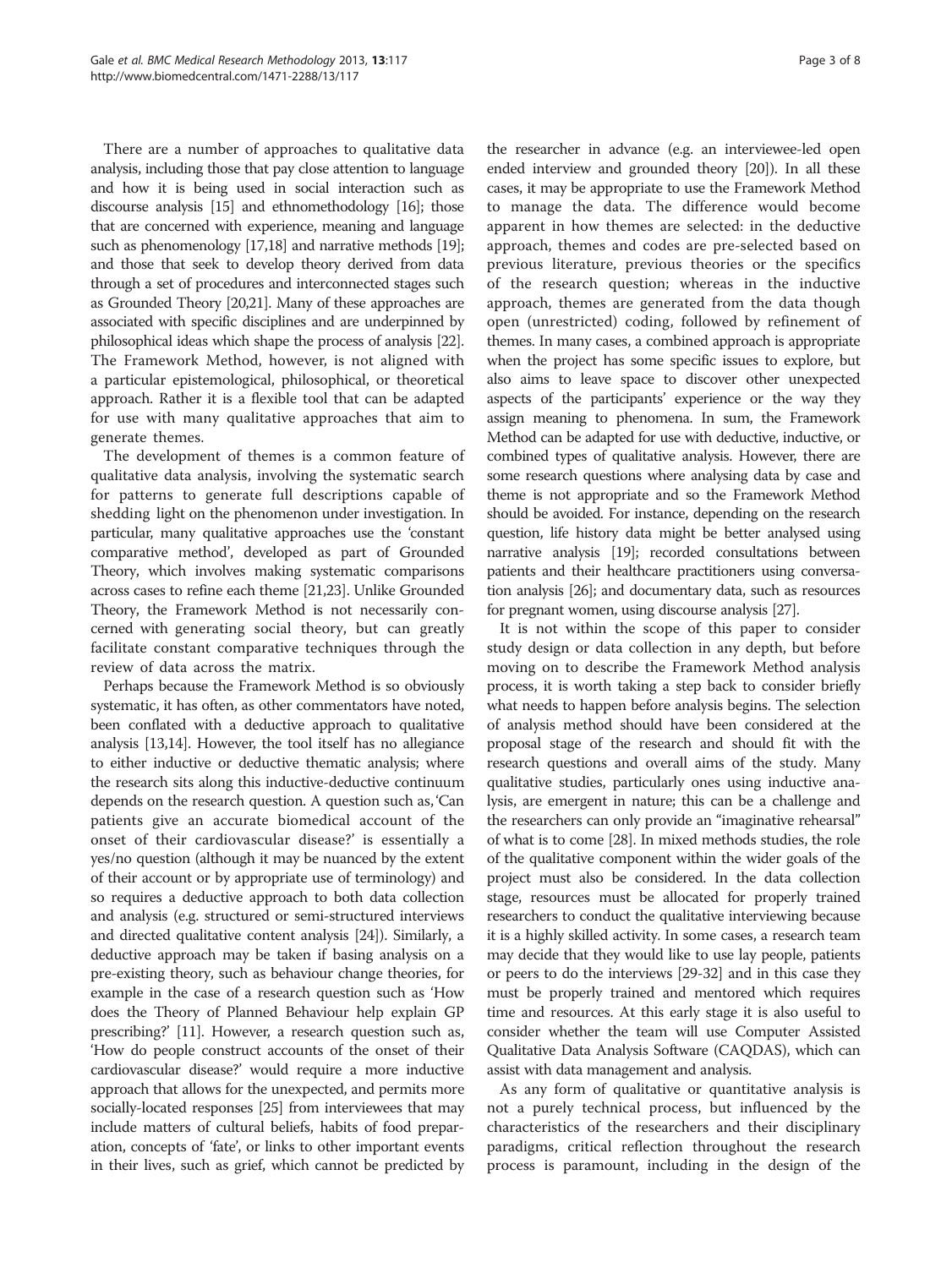<span id="page-3-0"></span>study, the construction or collection of data, and the analysis. All members of the team should keep a research diary, where they record reflexive notes, impressions of the data and thoughts about analysis throughout the process. Experienced qualitative researchers become more skilled at sifting through data and analysing it in a rigorous and reflexive way. They cannot be too attached to certainty, but must remain flexible and adaptive throughout the research in order to generate rich and nuanced findings that embrace and explain the complexity of real social life and can be applied to complex social issues. It is important to remember when using the Framework Method that, unlike quantitative research where data collection and data analysis are strictly sequential and mutually exclusive stages of the research process, in qualitative analysis there is, to a greater or lesser extent depending on the project, ongoing interplay between data collection, analysis, and theory development. For example, new ideas or insights from participants may suggest potentially fruitful lines of enquiry, or close analysis might reveal subtle inconsistencies in an account which require further exploration.

#### Procedure for analysis

#### Stage 1: Transcription

A good quality audio recording and, ideally, a verbatim (word for word) transcription of the interview is needed. For Framework Method analysis, it is not necessarily important to include the conventions of dialogue transcriptions which can be difficult to read (e.g. pauses or two people talking simultaneously), because the content is what is of primary interest. Transcripts should have large margins and adequate line spacing for later coding and making notes. The process of transcription is a good opportunity to become immersed in the data and is to be strongly encouraged for new researchers. However, in some projects, the decision may be made that it is a better use of resources to outsource this task to a professional transcriber.

#### Stage 2: Familiarisation with the interview

Becoming familiar with the whole interview using the audio recording and/or transcript and any contextual or reflective notes that were recorded by the interviewer is a vital stage in interpretation. It can also be helpful to re-listen to all or parts of the audio recording. In multi-disciplinary or large research projects, those involved in analysing the data may be different from those who conducted or transcribed the interviews, which makes this stage particularly important. One margin can be used to record any analytical notes, thoughts or impressions.

## Stage 3: Coding

After familiarization, the researcher carefully reads the transcript line by line, applying a paraphrase or label (a 'code') that describes what they have interpreted in

the passage as important. In more inductive studies, at this stage 'open coding' takes place, i.e. coding anything that might be relevant from as many different perspectives as possible. Codes could refer to substantive things (e.g. particular behaviours, incidents or structures), values (e.g. those that inform or underpin certain statements, such as a belief in evidence-based medicine or in patient choice), emotions (e.g. sorrow, frustration, love) and more impressionistic/methodological elements (e.g. interviewee found something difficult to explain, interviewee became emotional, interviewer felt uncomfortable) [\[33\]](#page-7-0). In purely deductive studies, the codes may have been pre-defined (e.g. by an existing theory, or specific areas of interest to the project) so this stage may not be strictly necessary and you could just move straight onto indexing, although it is generally helpful even if you are taking a broadly deductive approach to do some open coding on at least a few of the transcripts to ensure important aspects of the data are not missed. Coding aims to classify all of the data so that it can be compared systematically with other parts of the data set. At least two researchers (or at least one from each discipline or speciality in a multi-disciplinary research team) should independently code the first few transcripts, if feasible. Patients, public involvement representatives or clinicians can also be productively involved at this stage, because they can offer alternative viewpoints thus ensuring that one particular perspective does not dominate. It is vital in inductive coding to look out for the unexpected and not to just code in a literal, descriptive way so the involvement of people from different perspectives can aid greatly in this. As well as getting a holistic impression of what was said, coding line-by-line can often alert the researcher to consider that which may ordinarily remain invisible because it is not clearly expressed or does not 'fit' with the rest of the account. In this way the developing analysis is challenged; to reconcile and explain anomalies in the data can make the analysis stronger. Coding can also be done digitally using CAQDAS, which is a useful way to keep track automatically of new codes. However, some researchers prefer to do the early stages of coding with a paper and pen, and only start to use CAQDAS once they reach Stage 5 (see below).

#### Stage 4: Developing a working analytical framework

After coding the first few transcripts, all researchers involved should meet to compare the labels they have applied and agree on a set of codes to apply to all subsequent transcripts. Codes can be grouped together into categories (using a tree diagram if helpful), which are then clearly defined. This forms a working analytical framework. It is likely that several iterations of the analytical framework will be required before no additional codes emerge. It is always worth having an 'other' code under each category to avoid ignoring data that does not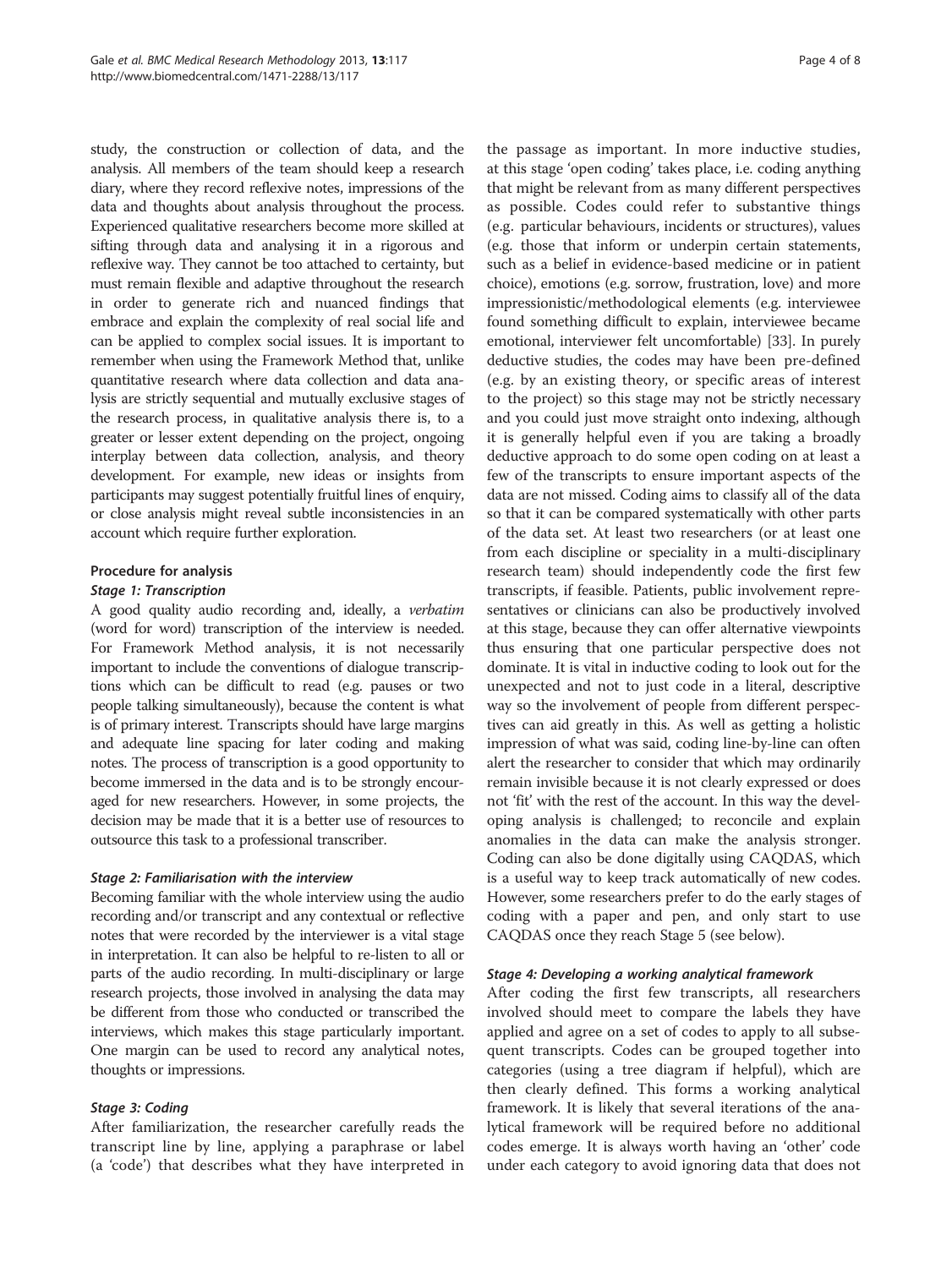<span id="page-4-0"></span>fit; the analytical framework is never 'final' until the last transcript has been coded.

#### Stage 5: Applying the analytical framework

The working analytical framework is then applied by indexing subsequent transcripts using the existing categories and codes. Each code is usually assigned a number or abbreviation for easy identification (and so the full names of the codes do not have to be written out each time) and written directly onto the transcripts. Computer Assisted Qualitative Data Analysis Software (CAQDAS) is particularly useful at this stage because it can speed up the process and ensures that, at later stages, data is easily retrievable. It is worth noting that unlike software for statistical analyses, which actually carries out the calculations with the correct instruction, putting the data into a qualitative analysis software package does not analyse the data; it is simply an effective way of storing and organising the data so that they are accessible for the analysis process.

## Stage 6: Charting data into the framework matrix

Qualitative data are voluminous (an hour of interview can generate 15–30 pages of text) and being able to manage and summarize (reduce) data is a vital aspect of the analysis process. A spreadsheet is used to generate a matrix and the data are 'charted' into the matrix. Charting involves summarizing the data by category from each transcript. Good charting requires an ability to strike a balance between reducing the data on the one hand and retaining the original meanings and 'feel' of the interviewees' words on the other. The chart should include references to interesting or illustrative quotations. These can be tagged automatically if you are using CAQDAS to manage your data (N-Vivo version 9 onwards has the capability to generate framework matrices), or otherwise a capital 'Q, an (anonymized) transcript number, page and ' line reference will suffice. It is helpful in multi-disciplinary teams to compare and contrast styles of summarizing in the early stages of the analysis process to ensure consistency within the team. Any abbreviations used should be agreed by the team. Once members of the team are familiar with the analytical framework and well practised at coding and charting, on average, it will take about half a day per hour-long transcript to reach this stage. In the early stages, it takes much longer.

## Stage 7: Interpreting the data

It is useful throughout the research to have a separate note book or computer file to note down impressions, ideas and early interpretations of the data. It may be worth breaking off at any stage to explore an interesting idea, concept or potential theme by writing an analytic memo [[20](#page-6-0),[21](#page-6-0)] to then discuss with other members of the research team, including lay and clinical members. Gradually, characteristics of and differences between the data are identified, perhaps generating typologies, interrogating theoretical concepts (either prior concepts or ones emerging from the data) or mapping connections between categories to explore relationships and/or causality. If the data are rich enough, the findings generated through this process can go beyond description of particular cases to explanation of, for example, reasons for the emergence of a phenomena, predicting how an organisation or other social actor is likely to instigate or respond to a situation, or identifying areas that are not functioning well within an organisation or system. It is worth noting that this stage often takes longer than anticipated and that any project plan should ensure that sufficient time is allocated to meetings and individual researcher time to conduct interpretation and writing up of findings (see Additional file [1](#page-6-0), Section 7).

## Discussion

The Framework Method has been developed and used successfully in research for over 25 years, and has recently become a popular analysis method in qualitative health research. The issue of how to assess quality in qualitative research has been highly debated [[20](#page-6-0)[,34](#page-7-0)-[40](#page-7-0)], but ensuring rigour and transparency in analysis is a vital component. There are, of course, many ways to do this but in the Framework Method the following are helpful:

- Summarizing the data during charting, as well as being a practical way to reduce the data, means that all members of a multi-disciplinary team, including lay, clinical and (quantitative) academic members can engage with the data and offer their perspectives during the analysis process without necessarily needing to read all the transcripts or be involved in the more technical parts of analysis.
- Charting also ensures that researchers pay close attention to describing the data using each participant's own subjective frames and expressions in the first instance, before moving onto interpretation.
- The summarized data is kept within the wider context of each case, thereby encouraging thick description that pays attention to complex layers of meaning and understanding [\[38\]](#page-7-0).
- The matrix structure is visually straightforward and can facilitate recognition of patterns in the data by any member of the research team, including through drawing attention to contradictory data, deviant cases or empty cells.
- The systematic procedure (described in this article) makes it easy to follow, even for multi-disciplinary teams and/or with large data sets.
- It is flexible enough that non-interview data (such as field notes taken during the interview or reflexive considerations) can be included in the matrix.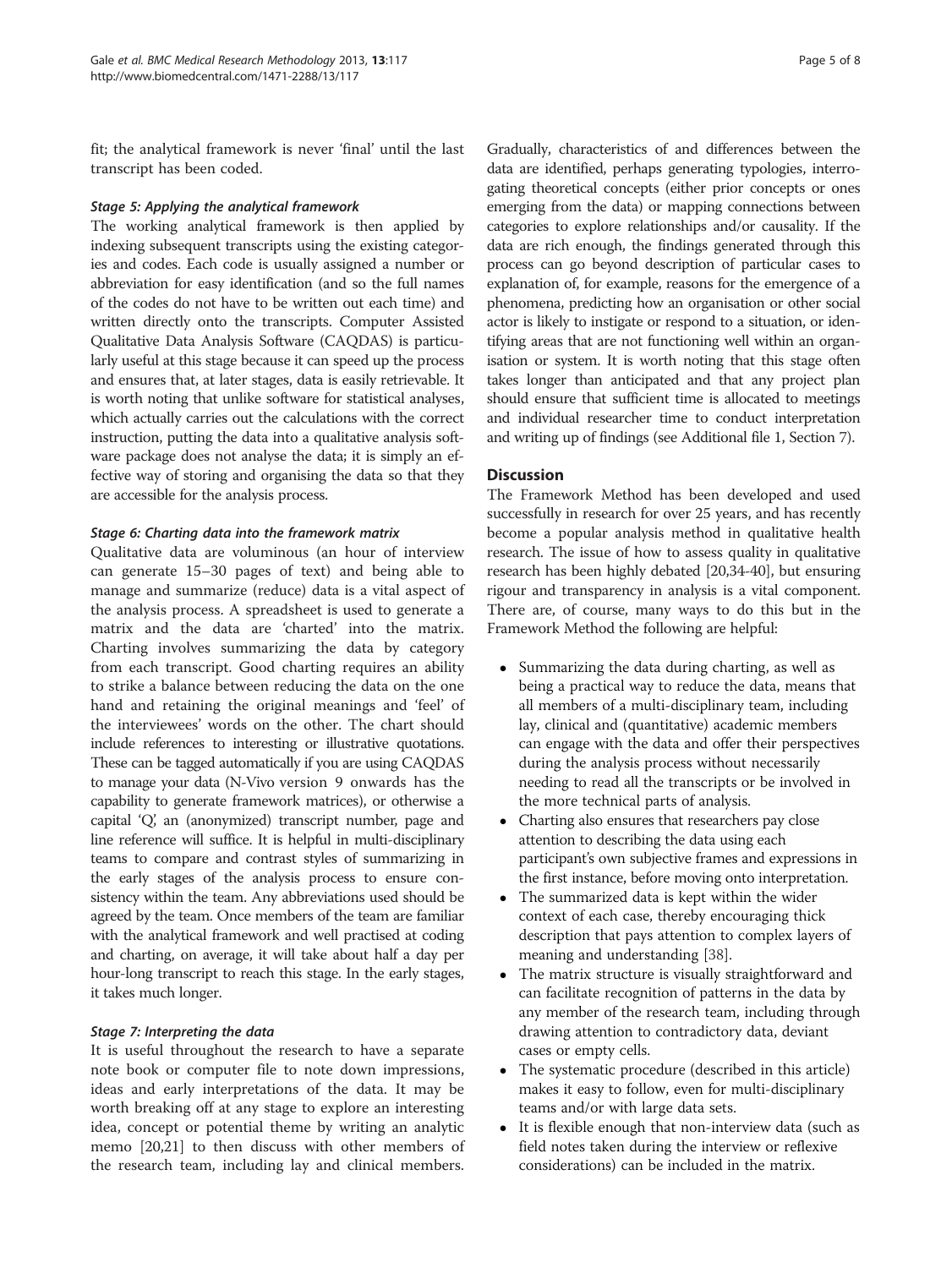- It is not aligned with a particular epistemological viewpoint or theoretical approach and therefore can be adapted for use in inductive or deductive analysis or a combination of the two (e.g. using pre-existing theoretical constructs deductively, then revising the theory with inductive aspects; or using an inductive approach to identify themes in the data, before returning to the literature and using theories deductively to help further explain certain themes).
- It is easy to identify relevant data extracts to illustrate themes and to check whether there is sufficient evidence for a proposed theme.
- Finally, there is a clear audit trail from original raw data to final themes, including the illustrative quotes.

There are also a number of potential pitfalls to this approach:

- The systematic approach and matrix format, as we noted in the background, is intuitively appealing to those trained quantitatively but the 'spreadsheet' look perhaps further increases the temptation for those without an in-depth understanding of qualitative research to attempt to quantify qualitative data (e.g. "13 out of 20 participants said X). This kind of statement is clearly meaningless because the sampling in qualitative research is not designed to be representative of a wider population, but purposive to capture diversity around a phenomenon [[41](#page-7-0)].
- Like all qualitative analysis methods, the Framework Method is time consuming and resource-intensive. When involving multiple stakeholders and disciplines in the analysis and interpretation of the data, as is good practice in applied health research, the time needed is extended. This time needs to be factored into the project proposal at the pre-funding stage.
- There is a high training component to successfully using the method in a new multi-disciplinary team. Depending on their role in the analysis, members of the research team may have to learn how to code, index, and chart data, to think reflexively about how their identities and experience affect the analysis process, and/or they may have to learn about the methods of generalisation (i.e. analytic generalisation and transferability, rather than statistical generalisation [\[41\]](#page-7-0)) to help to interpret legitimately the meaning and significance of the data.

While the Framework Method is amenable to the participation of non-experts in data analysis, it is critical to the successful use of the method that an experienced qualitative researcher leads the project (even if the overall

lead for a large mixed methods study is a different person). The qualitative lead would ideally be joined by other researchers with at least some prior training in or experience of qualitative analysis. The responsibilities of the lead qualitative researcher are: to contribute to study design, project timelines and resource planning; to mentor junior qualitative researchers; to train clinical, lay and other (non-qualitative) academics to contribute as appropriate to the analysis process; to facilitate analysis meetings in a way that encourages critical and reflexive engagement with the data and other team members; and finally to lead the write-up of the study.

## Conclusion

We have argued that Framework Method studies can be conducted by multi-disciplinary research teams that include, for example, healthcare professionals, psychologists, sociologists, economists, and lay people/service users. The inclusion of so many different perspectives means that decision-making in the analysis process can be very time consuming and resource-intensive. It may require extensive, reflexive and critical dialogue about how the ideas expressed by interviewees and identified in the transcript are related to pre-existing concepts and theories from each discipline, and to the real 'problems' in the health system that the project is addressing. This kind of team effort is, however, an excellent forum for driving forward interdisciplinary collaboration, as well as clinical and lay involvement in research, to ensure that 'the whole is greater than the sum of the parts, by enhancing the credibility and relevance of the findings.

The Framework Method is appropriate for thematic analysis of textual data, particularly interview transcripts, where it is important to be able to compare and contrast data by themes across many cases, while also situating each perspective in context by retaining the connection to other aspects of each individual's account. Experienced qualitative researchers should lead and facilitate all aspects of the analysis, although the Framework Method's systematic approach makes it suitable for involving all members of a multi-disciplinary team. An open, critical and reflexive approach from all team members is essential for rigorous qualitative analysis.

Acceptance of the complexity of real life health systems and the existence of multiple perspectives on health issues is necessary to produce high quality qualitative research. If done well, qualitative studies can shed explanatory and predictive light on important phenomena, relate constructively to quantitative parts of a larger study, and contribute to the improvement of health services and development of health policy. The Framework Method, when selected and implemented appropriately, can be a suitable tool for achieving these aims through producing credible and relevant findings.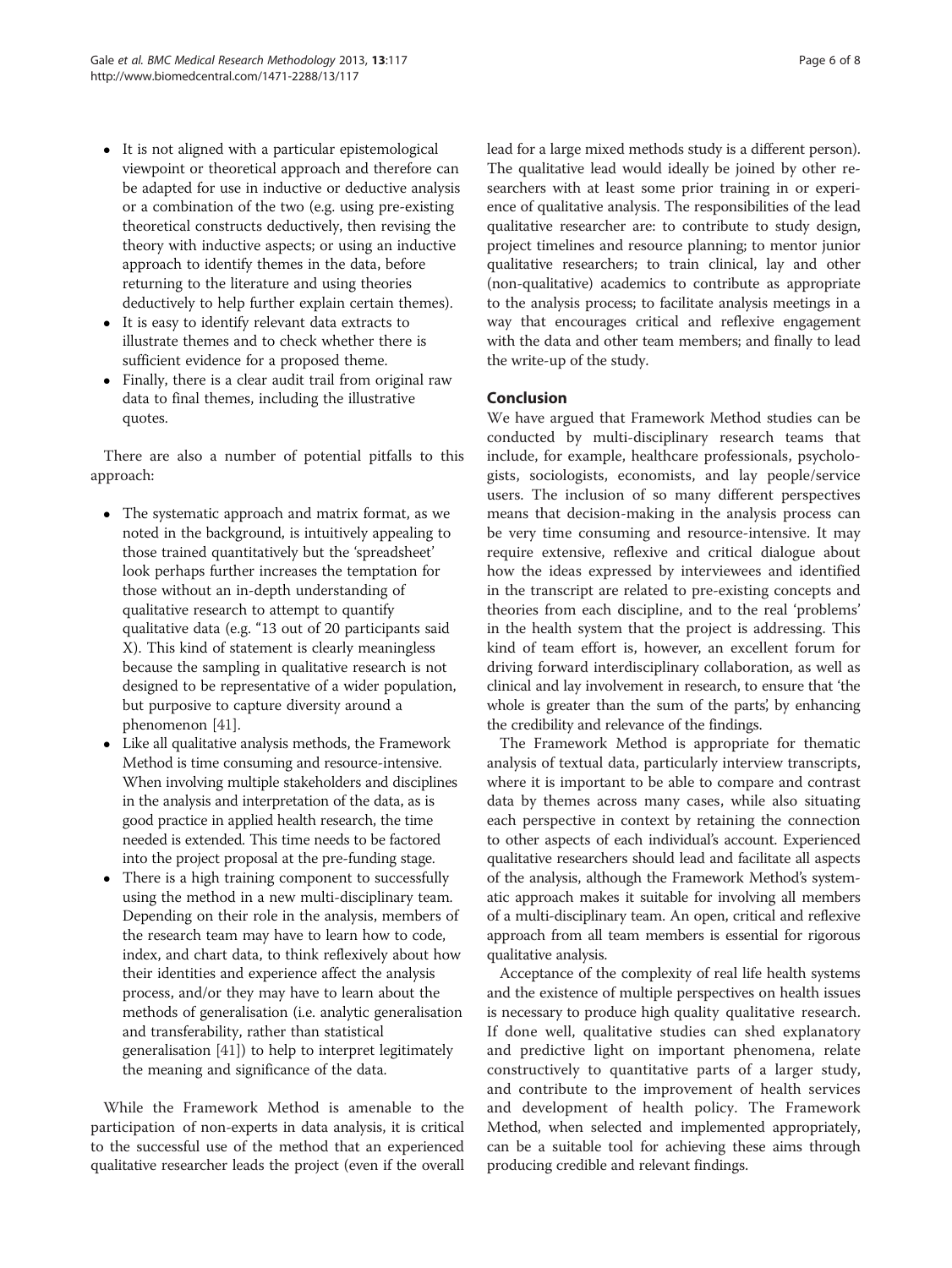#### <span id="page-6-0"></span>Summary

- The Framework Method is an excellent tool for supporting thematic (qualitative content) analysis because it provides a systematic model for managing and mapping the data.
- The Framework Method is most suitable for analysis of interview data, where it is desirable to generate themes by making comparisons within and between cases.
- The management of large data sets is facilitated by the Framework Method as its matrix form provides an intuitively structured overview of summarised data.
- The clear, step-by-step process of the Framework Method makes it is suitable for interdisciplinary and collaborative projects.
- The use of the method should be led and facilitated by an experienced qualitative researcher.

## Additional files

[Additional file 1:](http://www.biomedcentral.com/content/supplementary/1471-2288-13-117-S1.docx) Illustrative Example of the use of the Framework Method.

#### Competing interests

The authors declare that they have no competing interests.

#### Authors' contributions

All authors were involved in the development of the concept of the article and drafting the article. NG wrote the first draft of the article, GH and EC prepared the text and figures related to the illustrative example, SRa did the literature search to identify if there were any similar articles currently available and contributed to drafting of the article, and SRe contributed to drafting of the article and the illustrative example. All authors read and approved the final manuscript.

#### **Acknowledaments**

All authors were funded by the National Institute for Health Research (NIHR) through the Collaborations for Leadership in Applied Health Research and Care for Birmingham and Black Country (CLAHRC-BBC) programme. The views in this publication expressed are those of the authors and not necessarily those of the NHS, the NIHR or the Department of Health.

#### Author details

<sup>1</sup>Health Services Management Centre, University of Birmingham, Park House, 40 Edgbaston Park Road, Birmingham B15 2RT, UK. <sup>2</sup>School of Health and Population Sciences, University of Birmingham, Edgbaston, Birmingham B15 2TT, UK.<sup>3</sup>School of Life and Health Sciences, Aston University, Aston Triangle, Birmingham B4 7ET, UK. <sup>4</sup>East and North Hertfordshire NHS Trust, Lister hospital, Coreys Mill Lane, Stevenage SG1 4AB, UK.

#### Received: 17 December 2012 Accepted: 6 September 2013 Published: 18 September 2013

#### References

- Ritchie J, Lewis J: Qualitative research practice: a guide for social science students and researchers. London: Sage; 2003.
- 2. Ives J, Damery S, Redwod S: PPI, paradoxes and Plato: who's sailing the ship? J Med Ethics 2013, 39(3):181–185.
- 3. Heath G, Cameron E, Cummins C, Greenfield S, Pattison H, Kelly D, Redwood S: Paediatric 'care closer to home': stake-holder views and barriers to implementation. Health Place 2012, 18(5):1068–1073.
- 4. Elkington H, White P, Addington-Hall J, Higgs R, Petternari C: The last year of life of COPD: a qualitative study of symptoms and services. Respir Med 2004, 98(5):439–445.
- 5. Murtagh J, Dixey R, Rudolf M: A qualitative investigation into the levers and barriers to weight loss in children: opinions of obese children. Archives Dis Child 2006, 91(11):920–923.
- 6. Barnard M, Webster S, O'Connor W, Jones A, Donmall M: The drug treatment outcomes research study (DTORS): qualitative study. London: Home Office; 2009.
- 7. Ayatollahi H, Bath PA, Goodacre S: Factors influencing the use of IT in the emergency department: a qualitative study. Health Inform J 2010, 16(3):189–200.
- 8. Sheard L, Prout H, Dowding D, Noble S, Watt I, Maraveyas A, Johnson M: Barriers to the diagnosis and treatment of venous thromboembolism in advanced cancer patients: a qualitative study. Palliative Med 2012, 27(2):339–348.
- 9. Ellis J, Wagland R, Tishelman C, Williams ML, Bailey CD, Haines J, Caress A, Lorigan P, Smith JA, Booton R, et al: Considerations in developing and delivering a nonpharmacological intervention for symptom management in lung cancer: the views of patients and informal caregivers. J Pain Symptom Manag (0) 2012, 44(6):831–842.
- 10. Gale N, Sultan H: Telehealth as 'peace of mind': embodiment, emotions and the home as the primary health space for people with chronic obstructive pulmonary disorder. Health place 2013, 21:140–147.
- 11. Rashidian A, Eccles MP, Russell I: Falling on stony ground? A qualitative study of implementation of clinical guidelines' prescribing recommendations in primary care. Health policy 2008, 85(2):148–161.
- 12. Jones RK: The unsolicited diary as a qualitative research tool for advanced research capacity in the field of health and illness. Qualitative Health Res 2000, 10(4):555–567.
- 13. Pope C, Ziebland S, Mays N: Analysing qualitative data. British Med J 2000, 320:114–116.
- 14. Pope C, Mays N: Critical reflections on the rise of qualitative research. British Med J 2009, 339:737–739.
- 15. Fairclough N: Critical discourse analysis: the critical study of language. London: Longman; 2010.
- 16. Garfinkel H: Ethnomethodology's program. Soc Psychol Quarter 1996, 59(1):5-21.
- 17. Merleau-Ponty M: The phenomenology of perception. London: Routledge and Kegan Paul; 1962.
- 18. Svenaeus F: The phenomenology of health and illness. In Handbook of phenomenology and medicine. Netherlands: Springer; 2001:87–108.
- 19. Reissmann CK: Narrative methods for the human sciences. London: Sage; 2008.
- 20. Charmaz K: Constructing grounded theory: a practical guide through qualitative analysis. London: Sage; 2006.
- 21. Glaser A, Strauss AL: The discovery of grounded theory. Chicago: Aldine; 1967.
- 22. Crotty M: The foundations of social research: meaning and perspective in the research process. London: Sage; 1998.
- 23. Boeije H: A purposeful approach to the constant comparative method in the analysis of qualitative interviews. Qual Quant 2002, 36(4):391-409.
- 24. Hsieh H-F, Shannon SE: Three approaches to qualitative content analysis. Qual Health Res 2005, 15(9):1277–1288.
- 25. Redwood S, Gale NK, Greenfield S: 'You give us rangoli, we give you talk': using an art-based activity to elicit data from a seldom heard group. BMC Med Res Methodol 2012, 12(1):7.
- 26. Mishler EG: The struggle between the voice of medicine and the voice of the lifeworld. In The sociology of health and illness: critical perspectives. Thirdth edition. Edited by Conrad P, Kern R. New York: St Martins Press; 1990.
- 27. Hodges BD, Kuper A, Reeves S: Discourse analysis. British Med J 2008, 337:570–572.
- 28. Sandelowski M, Barroso J: Writing the proposal for a qualitative research methodology project. Qual Health Res 2003, 13(6):781–820.
- 29. Ellins J: It's better together: involving older people in research. HSMC Newsletter Focus Serv Users Publ 2010, 16(1):4.
- 30. Phillimore J, Goodson L, Hennessy D, Ergun E: Empowering Birmingham's migrant and refugee community organisations: making a difference. York: Joseph Rowntree Foundation; 2009.
- 31. Leamy M, Clough R: How older people became researchers. York: Joseph Rowntree Foundation; 2006.
- 32. Glasby J, Miller R, Ellins J, Durose J, Davidson D, McIver S, Littlechild R, Tanner D, Snelling I, Spence K: Understanding and improving transitions of older people: a user and carer centred approach, Final report NIHR service delivery and organisation programme. London: The Stationery Office; 2012.